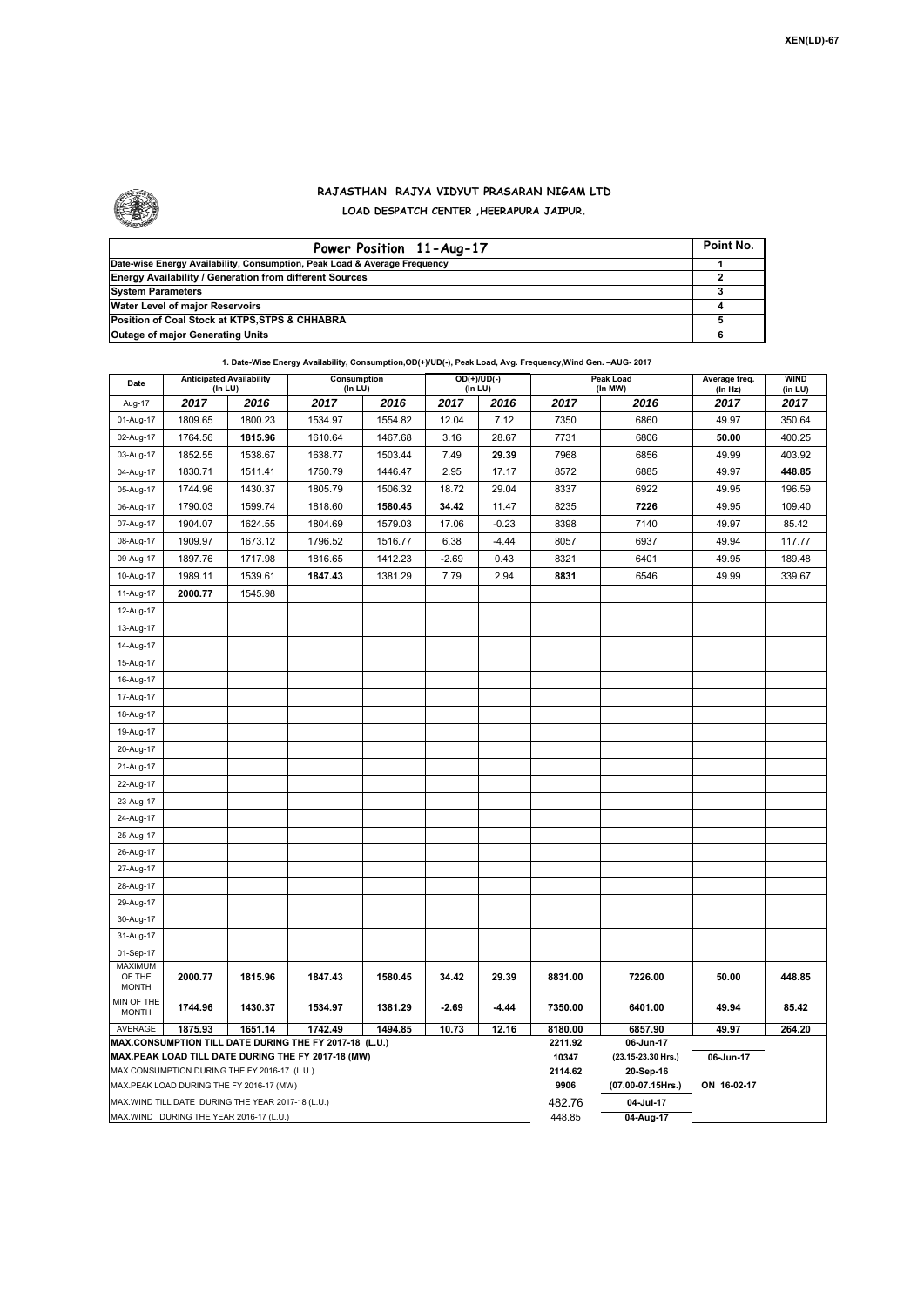| (In LU) |                                                 |                    |                             |                 |  |  |  |  |
|---------|-------------------------------------------------|--------------------|-----------------------------|-----------------|--|--|--|--|
| S.No.   | Sources Available to Rajasthan / Installed      | Prior              | Prior                       | Actual          |  |  |  |  |
|         | Capacity as on 30.09.2016                       |                    | assessment of assessment of | Energy          |  |  |  |  |
|         | (In MW)                                         | Avail. For next    | Avail.                      | <b>Received</b> |  |  |  |  |
|         |                                                 | Day                |                             |                 |  |  |  |  |
|         |                                                 | $10-Aug-17$        |                             |                 |  |  |  |  |
| 1       | KTPS (1240/1240)                                | 42.00              | 42.00                       | 36.89           |  |  |  |  |
| 2       | STPS (1500/1500)                                | 55.00              | 55.00                       | 44.90           |  |  |  |  |
| 3       | DHOLPUR GAS CCPP (330/330)                      | 0.00               | 0.00                        | 0.00            |  |  |  |  |
| 4       | RAMGARH (273.5/273.5)                           | 45.00              | 46.00                       | 44.53           |  |  |  |  |
| 5       | RAPP-A(200/200)                                 | 0.00               | 36.00                       | 20.01           |  |  |  |  |
| 6       | MAHI (140/140)                                  | 0.00               | 0.00                        | 0.00            |  |  |  |  |
| 7       | CHAMBAL (RPS+JS) (135.5/271)                    | 0.00               | 0.00                        | 10.89           |  |  |  |  |
| 8       | GIRAL LIGNITE (250/250)                         | 0.00               | 0.00                        | 0.00            |  |  |  |  |
| 9       | CHHABRA TPS 1000/1000)                          | 164.00             | 164.00                      | 147.68          |  |  |  |  |
| 10      | ADANI (TPS) + KALISINDH (TPS)                   | 424.00             | 424.00                      | 364.47          |  |  |  |  |
|         | $(1200+1200/1320+1200)$                         |                    |                             |                 |  |  |  |  |
| 11      | WIND FARM (3980.40/4119.15)                     | 407.00             | 348.00                      | 339.67          |  |  |  |  |
| 12      | SOLAR POWER(737.70/1295.70)                     | 0.00               | 0.00                        | 0.00            |  |  |  |  |
| 13      | CAPTIVE POWER PLANTS                            | 0.00               | 0.00                        | 0.00            |  |  |  |  |
| 14      | REGIONAL (INTRA STATE) O.A. (VLTPS)             | 0.00               | 0.00                        | 0.00            |  |  |  |  |
| 15      | OPEN ACCESS                                     | $-22.54$           | $-20.01$                    | $-20.01$        |  |  |  |  |
| 16      | BIOMASS - (101.95/119.25)                       | 5.00               | 4.00                        | 4.50            |  |  |  |  |
| 17      | BARSINGHSAR LTPS(250/250)                       | 26.00              | 26.00                       | 25.34           |  |  |  |  |
| 18      | RAJWEST (1080/1080)                             | 201.00             | 201.00                      | 151.50          |  |  |  |  |
|         | <b>TOTAL (A): 1-18</b>                          | 1346.46            | 1325.99                     | 1170.37         |  |  |  |  |
| 19      | <b>BBMB COMPLEX</b>                             |                    |                             |                 |  |  |  |  |
|         |                                                 |                    |                             |                 |  |  |  |  |
|         | a) BHAKRA(230.79/1516.3)                        | 36.70              | 33.96                       | 35.93           |  |  |  |  |
|         | b) DEHAR (198/990)                              | 28.79              | 28.79                       | 28.55           |  |  |  |  |
|         | c) PONG (231.66/396)                            | 54.58              | 54.58                       | 54.58           |  |  |  |  |
|         | TOTAL: a TO c                                   | 120.07             | 117.33                      | 119.06          |  |  |  |  |
| 20      | <b>CENTRAL STATIONS</b>                         |                    |                             |                 |  |  |  |  |
|         | d) SINGRAULI (300/2000)                         | 85.63              | 89.91                       | 86.18           |  |  |  |  |
|         | (310.24/3000)<br>e) RIHAND                      | 78.23              | 78.23                       | 78.23           |  |  |  |  |
|         | f) UNCHAHAR-I(20/420)                           | 0.00               | 0.00                        | 1.60            |  |  |  |  |
|         | g) UNCHAHAR-II& III(61/630)                     | 1.29               | 2.82                        | 7.48            |  |  |  |  |
|         | h) INDIRA GANDHI STPS(JHAJHAR) 0.00/1500)       | 0.00               | 0.00                        | 0.00            |  |  |  |  |
|         | i) NCTPS DADRI St-II (43.22/980) + DADRI-TH     | 1.70               | 1.24                        | 4.32            |  |  |  |  |
|         | j) DADRI GAS (77/830)                           | 0.23               | 2.00                        | 2.09            |  |  |  |  |
|         | $k)$ ANTA<br>(83.07/419)                        | 0.00               | 0.00                        | 0.00            |  |  |  |  |
|         | I) AURAIYA<br>(61.03/663)                       | 0.00               | 0.00                        | 0.00            |  |  |  |  |
|         | m) NAPP<br>(44/440)                             | 8.16               | 4.37                        | 4.37            |  |  |  |  |
|         | $n)$ RAPP-B<br>(125/440)                        | 31.09              | 31.09                       | 31.09           |  |  |  |  |
|         | o) RAPP-C<br>(88/440)                           | 19.62              | 20.00                       | 20.00           |  |  |  |  |
|         | p) SALAL<br>(20.36/690)                         | 4.79               | 4.79                        | 4.79            |  |  |  |  |
|         | q) URI<br>(70.37/720)                           | 16.76              | 16.73                       | 16.34           |  |  |  |  |
|         | r) TANAKPUR (10.86/94)                          | 2.51               | 2.36                        | 1.66            |  |  |  |  |
|         | s) CHAMERA - (105.84/540)                       | $25.\overline{15}$ | $25.\overline{15}$          | 25.15           |  |  |  |  |
|         | t) CHAMERA-II (29.01/300)                       | 6.96               | 6.96                        | 6.96            |  |  |  |  |
|         | u) CHAMERA-III (25.21/231)                      | 6.02               | 6.02                        | 6.02            |  |  |  |  |
|         | v) DHAULIGANGA (27/280)                         | 6.50               | 6.50                        | 6.50            |  |  |  |  |
|         | w) DULHASTI (42.42/390)                         | 10.09              | 10.09                       | 10.09           |  |  |  |  |
|         | x) SEWA (13/120)                                | 2.16               | 2.16                        | 2.16            |  |  |  |  |
|         | y) NJPC (112.00/1500) + RAMPUR(31.808/412.02)   | 34.83              | 31.15                       | 31.04           |  |  |  |  |
|         | z) TEHRI (75/1000)                              | 18.29              | 18.22                       | 18.19           |  |  |  |  |
|         | aa) KOTESHWR (33.44/400) + PARBATI3 (56.73/520) |                    |                             |                 |  |  |  |  |
|         |                                                 | 20.40              | 20.40<br>3.42               | 33.76           |  |  |  |  |
|         | ab) TALA                                        | 3.71               |                             | 3.42            |  |  |  |  |
|         | ac) MUNDRA UMPP (380/4000)                      | 88.36              | 90.72                       | 86.80           |  |  |  |  |
|         | ad) SASAN (372/3960)                            | 64.07              | 68.96                       | 63.96           |  |  |  |  |
|         | ae) FRKKA+KHLGN+TLCHR (70.18/3940)              | 0.00               | 0.65                        | 7.41            |  |  |  |  |
|         | af) URS POWER(DADRI TH-I)                       | 0.00               | 0.00                        | 0.00            |  |  |  |  |
|         | TOTAL SCHEDULE(a TO af)                         | 656.61             | 661.25                      | 678.68          |  |  |  |  |
|         | LOSSES                                          | $-10.00$           | $-9.96$                     | $-21.22$        |  |  |  |  |
|         | NET SCHEDULED                                   | 646.61             | 651.29                      | 657.45          |  |  |  |  |
| 21      | BILATERAL (REG.) EXCL. BANKING                  | 26.44              | 26.44                       | 26.44           |  |  |  |  |
| 22      | <b>BANKING</b>                                  | -12.14             | -12.14                      | -12.14          |  |  |  |  |
| 23      | BILATERAL(INTER-REG.). EXCLUDING (ISOA &        | 86.34              | 84.84                       | 86.34           |  |  |  |  |
|         | BANKING)                                        |                    |                             |                 |  |  |  |  |
| 24      | INTER STATE OPEN ACCESS (BILATERAL+IEX)         | 22.54              | 20.01                       | 20.01           |  |  |  |  |
|         |                                                 |                    |                             |                 |  |  |  |  |
| 25      | INDIAN ENERGY EXCHANGE                          | $-115.48$          | $-108.83$                   | $-108.83$       |  |  |  |  |
|         | <b>TOTAL(B): (19 TO 25)</b>                     | 654.31             | 663.11                      | 669.27          |  |  |  |  |
|         | TOTAL GENERATION (A +B) : 1 TO 25               |                    |                             | 1839.65         |  |  |  |  |
|         | OVER DRAWAL (+)/UNDER DRAWAL (-)                |                    |                             | 7.79            |  |  |  |  |
|         | <b>GRAND TOTAL</b>                              | 2000.77            | 1989.10                     | 1847.44         |  |  |  |  |
|         | <b>LAST YEAR</b>                                | 1545.98            | 1539.61                     | 1381.30         |  |  |  |  |

## **2.Anticipated Availability/Generation From Different Sources**